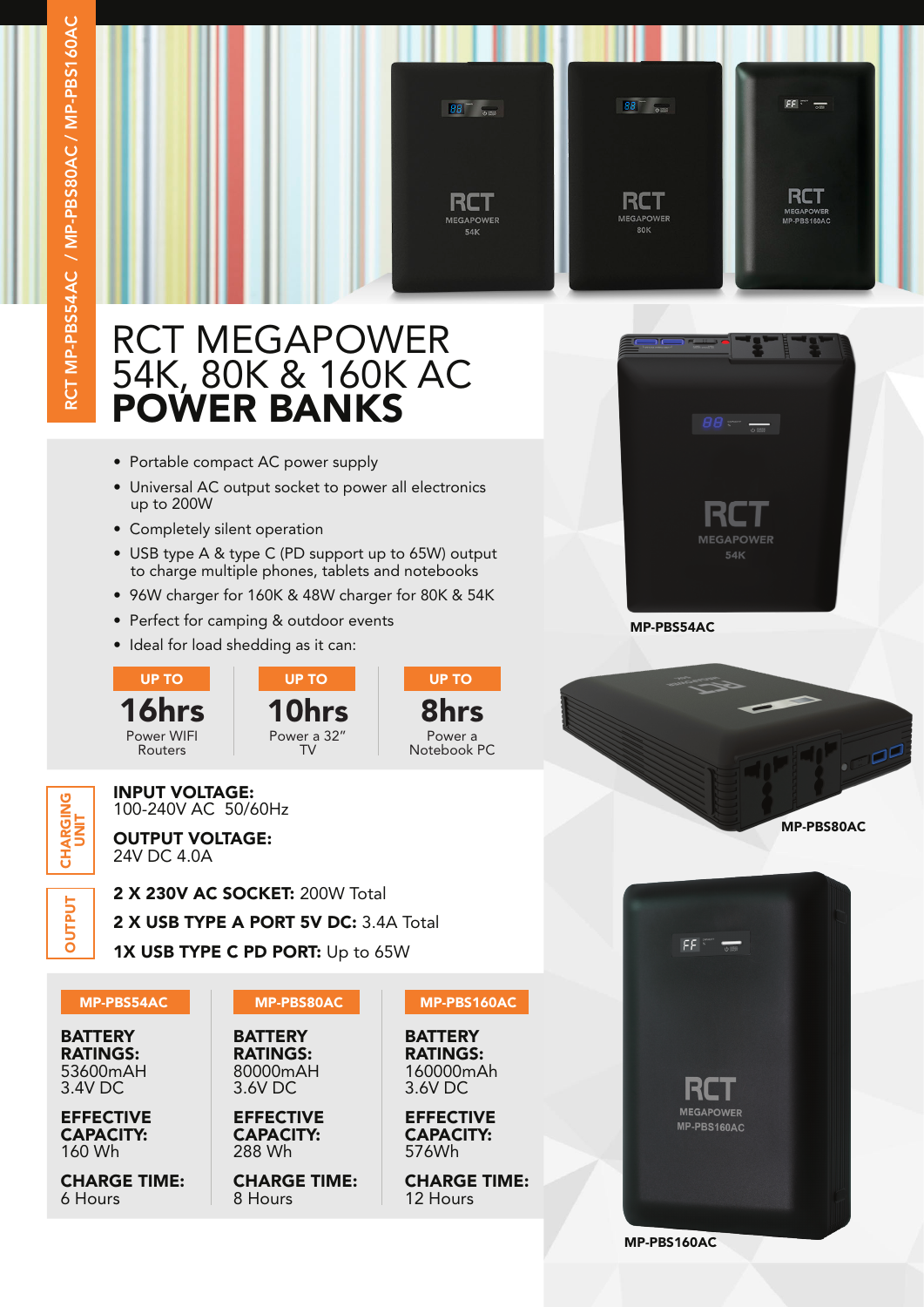### APPROXIMATE RUNTIME BASED ON MP-PBS54AC

| $\widehat{\mathcal{P}}$<br><b>4 HOURS &amp; 30 MINUTES</b><br>$= 30W$<br>WI-FI ROUTER<br>30W                                                                                                                                                                                                                                                            |
|---------------------------------------------------------------------------------------------------------------------------------------------------------------------------------------------------------------------------------------------------------------------------------------------------------------------------------------------------------|
| $-50W$<br><b>2 HOURS &amp; 40 MINUTES</b><br>- -<br>32" LED TV<br><b>50W</b>                                                                                                                                                                                                                                                                            |
| $\widehat{\mathcal{F}}$<br>T<br><b>100W</b><br>1 HOUR & 15 MINUTES<br>$\ddot{}$<br>$\equiv$<br>$+$<br>$\bullet$<br>$\ddot{}$<br>MOBILE PHONE<br>5W<br>LED LAMP<br>2 X 5W<br><b>LAPTOP</b><br><b>WI-FI ROUTER</b><br>30W<br>55W                                                                                                                          |
| <u>কি</u><br><b>150W</b><br>$=$<br><b>55 MINUTES</b><br>$\ddot{\phantom{1}}$<br>$+$<br>$+$<br>$\ddot{}$<br>$\ddot{}$<br>o v<br><b>MOBILE PHONE</b><br><b>LED LAMP</b><br>TABLET<br>20W<br><b>WI-FI ROUTER</b><br>LAPTOP<br>55W<br>LED MONITOR<br>30W<br>2 X 5W<br>30W<br>5W                                                                             |
| 令<br>T<br><b>200W</b><br>$\bullet$<br>$\equiv$<br><b>40 MINUTES</b><br>$\ddotmark$<br>$+$<br>$+$<br>$\ddot{}$<br>$\ddot{}$<br>$\ddot{}$<br>- -<br>o se<br><b>LED LAMP</b><br><b>MOBILE PHONE</b><br><b>WI-FI ROUTER</b><br>32" LED TV<br>LAPTOP<br>55W<br><b>LED MONITOR</b><br><b>TABLET</b><br>2 X 5W<br>5W<br>30W<br><b>50W</b><br>30W<br><b>20W</b> |

#### APPROXIMATE RUNTIME BASED ON MP-PBS80AC